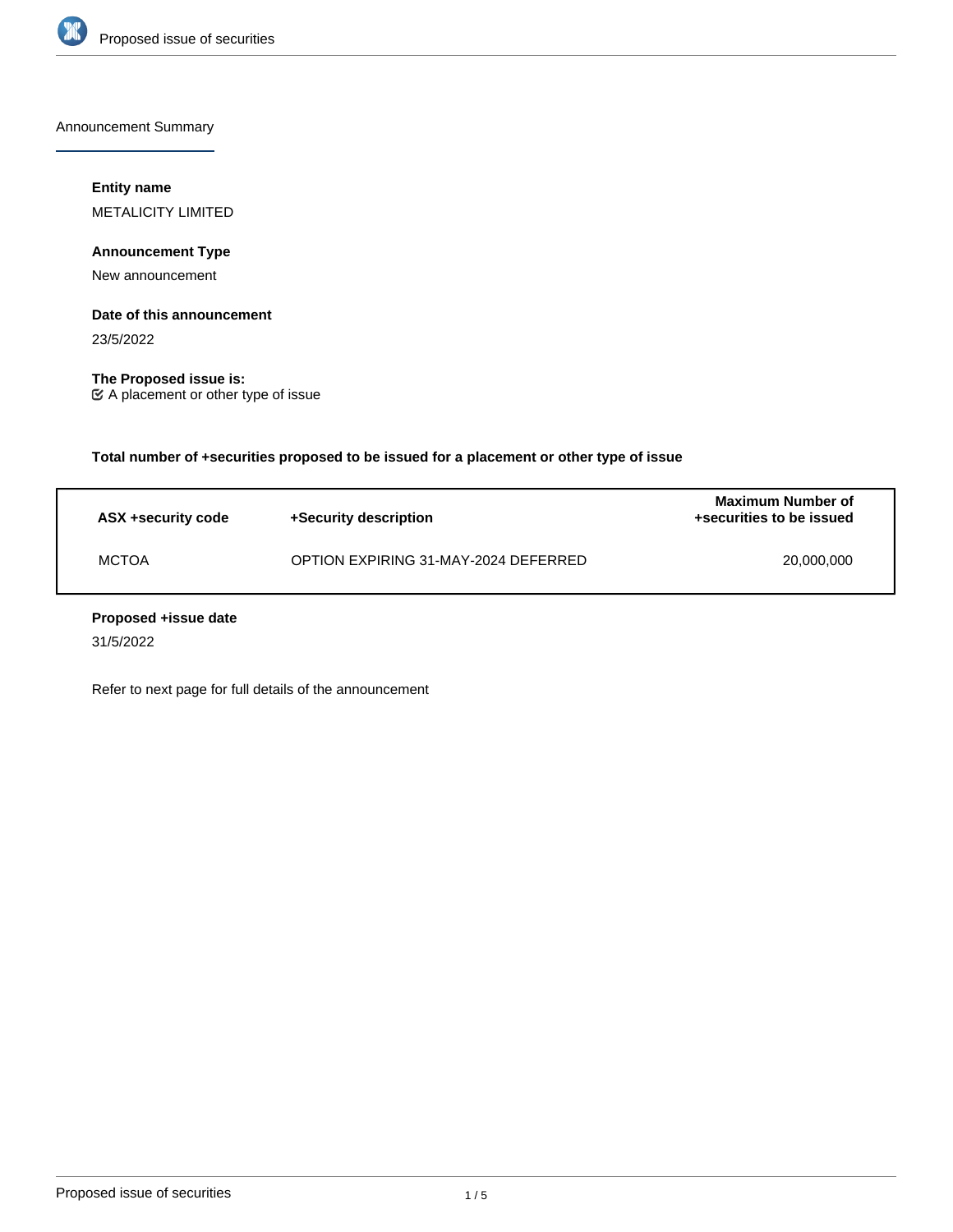

#### Part 1 - Entity and announcement details

### **1.1 Name of +Entity**

METALICITY LIMITED

We (the entity named above) give ASX the following information about a proposed issue of +securities and, if ASX agrees to +quote any of the +securities (including any rights) on a +deferred settlement basis, we agree to the matters set out in Appendix 3B of the ASX Listing Rules.

If the +securities are being offered under a +disclosure document or +PDS and are intended to be quoted on ASX, we also apply for quotation of all of the +securities that may be issued under the +disclosure document or +PDS on the terms set out in Appendix 2A of the ASX Listing Rules (on the understanding that once the final number of +securities issued under the +disclosure document or +PDS is known, in accordance with Listing Rule 3.10.3C, we will complete and lodge with ASX an Appendix 2A online form notifying ASX of their issue and applying for their quotation).

**1.2 Registered Number Type**

**Registration Number**

ABN

92086839992

**1.3 ASX issuer code**

**MCT** 

# **1.4 The announcement is**

New announcement

#### **1.5 Date of this announcement**

23/5/2022

**1.6 The Proposed issue is:**

 $\mathfrak{C}$  A placement or other type of issue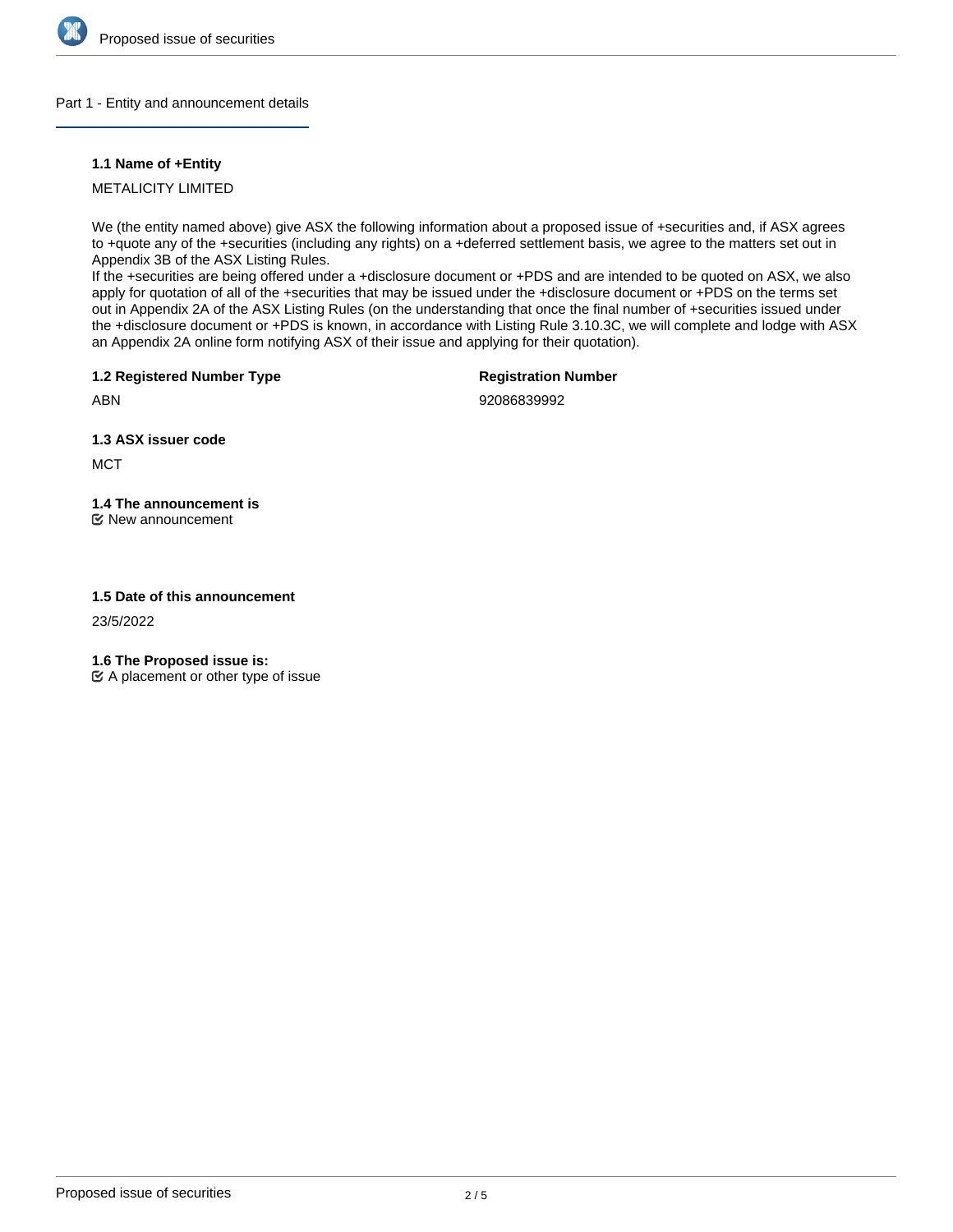

Part 7 - Details of proposed placement or other issue

Part 7A - Conditions

**7A.1 Do any external approvals need to be obtained or other conditions satisfied before the placement or other type of issue can proceed on an unconditional basis?** No

Part 7B - Issue details

**Is the proposed security a 'New class' (+securities in a class that is not yet quoted or recorded by ASX) or an 'Existing class' (additional securities in a class that is already quoted or recorded by ASX)?** Existing class

**Will the proposed issue of this +security include an offer of attaching +securities?** No

Details of +securities proposed to be issued

#### **ASX +security code and description**

MCTOA : OPTION EXPIRING 31-MAY-2024 DEFERRED

#### **Number of +securities proposed to be issued**

20,000,000

**Offer price details**

**Are the +securities proposed to be issued being issued for a cash consideration?** No

#### **Please describe the consideration being provided for the +securities**

The Options are part of a success fee to be provided to Canaccord Genuity (Australia) Limited for the Non-Renounceable Rights Issue closing on 24 May 2022. The Options are to be provided on the same terms as the Attaching Options to the Rights Issue.

**Please provide an estimate of the AUD equivalent of the consideration being provided for the +securities**

49,481.700000

**Will these +securities rank equally in all respects from their issue date with the existing issued +securities in that class?** ΓV.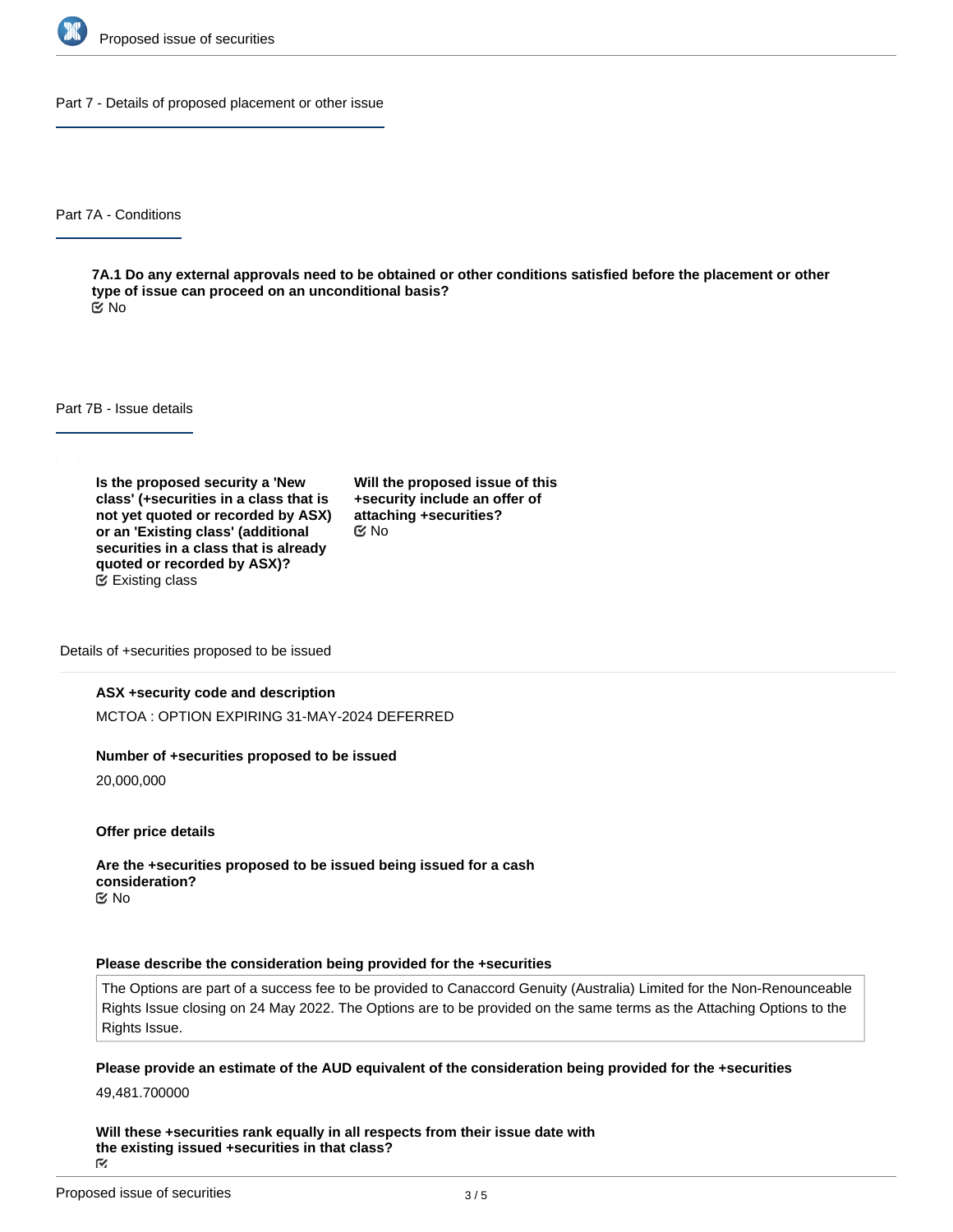

Yes

Part 7C - Timetable

**7C.1 Proposed +issue date**

31/5/2022

Part 7D - Listing Rule requirements

**7D.1 Has the entity obtained, or is it obtaining, +security holder approval for the entire issue under listing rule 7.1?** No

**7D.1b Are any of the +securities proposed to be issued without +security holder approval using the entity's 15% placement capacity under listing rule 7.1?** Yes

**7D.1b ( i ) How many +securities are proposed to be issued without security holder approval using the entity's 15% placement capacity under listing rule 7.1?**

20,000,000

**7D.1c Are any of the +securities proposed to be issued without +security holder approval using the entity's additional 10% placement capacity under listing rule 7.1A (if applicable)?** No

**7D.2 Is a party referred to in listing rule 10.11 participating in the proposed issue?** No

**7D.3 Will any of the +securities to be issued be +restricted securities for the purposes of the listing rules?** No

**7D.4 Will any of the +securities to be issued be subject to +voluntary escrow?** No

Part 7E - Fees and expenses

**7E.1 Will there be a lead manager or broker to the proposed issue?** No

**7E.2 Is the proposed issue to be underwritten?** No